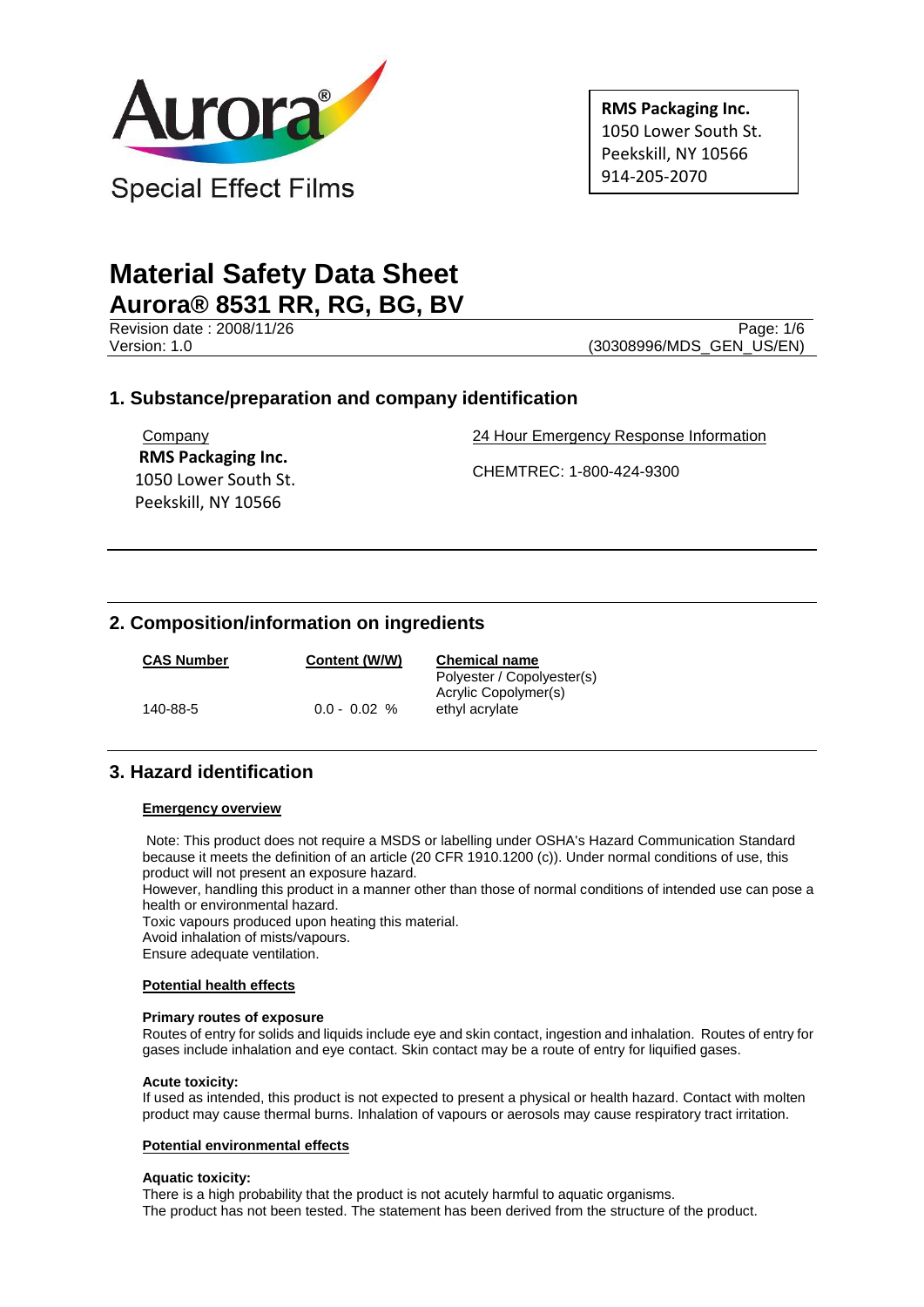## **4. First-aid measures**

#### **If inhaled:**

No hazards anticipated. If generated vapours are inhaled, move to fresh air. If decomposition products are inhaled, remove the affected person to a source of fresh air. Assist in breathing if necessary. Seek medical attention.

#### **If on skin:**

Wash thoroughly with soap and water. Areas affected by molten material should be quickly placed under cold running water. Solidified product should not be pulled from the skin. Seek medical assistance for removal of adhering material.

#### **If in eyes:**

Wash affected eyes for at least 15 minutes under running water with eyelids held open.

Seek medical attention.

#### **If swallowed:**

Ingestion is not likely in the available physical form. If ingested, seek medical attention.

does not ignite

## **5. Fire-fighting measures**

Flash point: not applicable Autoignition:  $> 200 °C$  (DIN 51794)<br>Flammability: does not ignite

### **Suitable extinguishing media:**

water spray, dry extinguishing media, foam

#### **Additional information:**

Water stops chemical decomposition of substance/product.

#### **Protective equipment for fire-fighting:**

Firefighters should be equipped with self-contained breathing apparatus and turn-out gear.

#### **Further information:**

The degree of risk is governed by the burning substance and the fire conditions. Contaminated extinguishing water must be disposed of in accordance with official regulations.

## **6. Accidental release measures**

#### **Personal precautions:**

Use personal protective clothing.

#### **Environmental precautions:**

Contain contaminated water/firefighting water. Do not discharge into drains/surface waters/groundwater.

#### **Cleanup:**

Sweep/shovel up. Place into suitable container for disposal.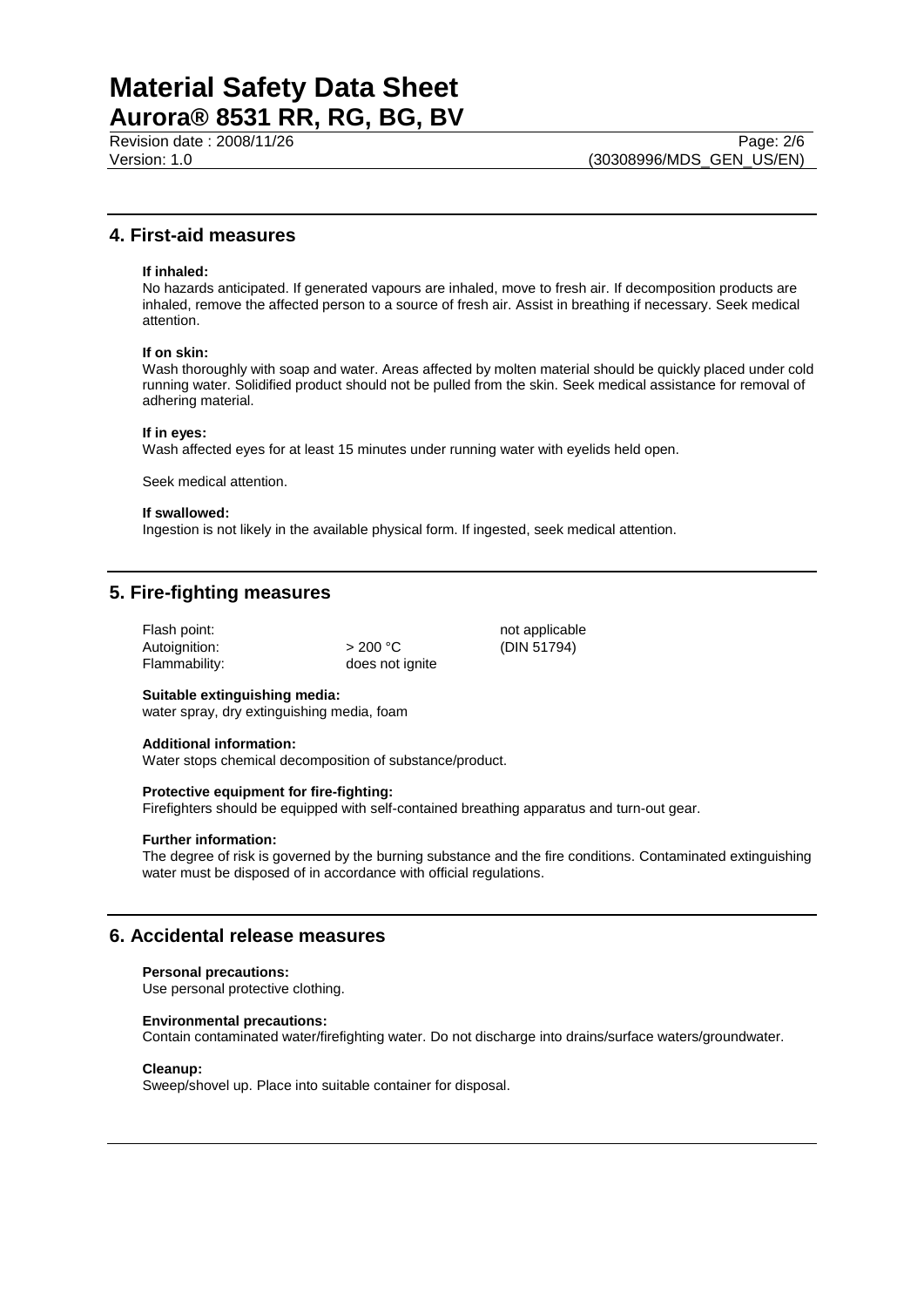## **7. Handling and storage**

## **Handling**

## **General advice:**

Ensure adequate ventilation.

### **Protection against fire and explosion:**

No special precautions necessary.

#### **Storage**

### **General advice:**

Avoid all sources of ignition: heat, sparks, open flame. No special precautions necessary.

## **8. Exposure controls and personal protection**

### **Components with workplace control parameters**

| ethyl acrylate | <b>OSHA</b> | PEL 25 ppm 100 mg/m3; Skin Designation; |
|----------------|-------------|-----------------------------------------|
|                | ACGIH       | TWA value 5 ppm; STEL value 15 ppm;     |

#### **Personal protective equipment**

#### **Respiratory protection:**

Observe OSHA regulations for respirator use (29 CFR 1910.134). Wear appropriate certified respirator when exposure limits may be exceeded.

# **Hand protection:**

Wear gloves to prevent contact during mechanical processing and/or hot melt conditions.

#### **Eye protection:**

Eye protection not required.

#### **General safety and hygiene measures:**

Handle in accordance with good industrial hygiene and safety practice. In order to prevent contamination while handling, closed working clothes and working gloves should be used.

# **9. Physical and chemical properties**

| Form:                      | film                                       |
|----------------------------|--------------------------------------------|
| Odour:                     | product specific                           |
| Colour:                    | The colour is derived from the trade name. |
| pH value:                  | not soluble                                |
| Melting point:             | $>117$ °C                                  |
| Partitioning coefficient   | not applicable                             |
| n-octanol/water (log Pow): |                                            |
| Solubility in water:       | insoluble                                  |
|                            |                                            |

# **10. Stability and reactivity**

#### **Conditions to avoid:**

Avoid excessive temperatures. Avoid electro-static discharge. **Hazardous reactions:** No hazardous reactions when stored and handled according to instructions. The product is chemically stable.

#### **Decomposition products:**

Hazardous decomposition products: No hazardous decomposition products if stored and handled as prescribed/indicated.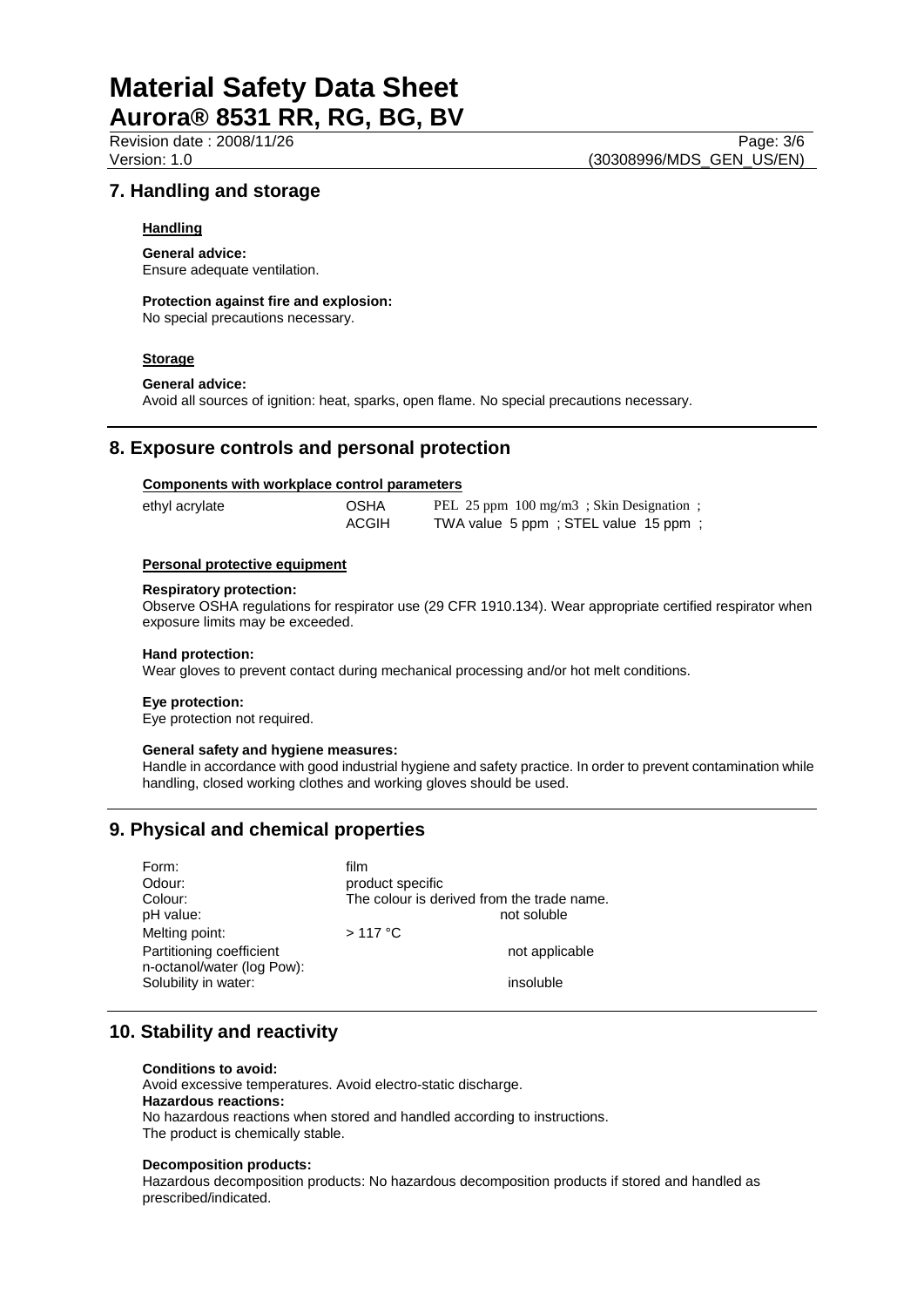Revision date : 2008/11/26 Page: 4/6 Version: 1.0 (30308996/MDS\_GEN\_US/EN)

# **11. Toxicological information**

#### **Acute toxicity**

**Oral:** LD50/rat: > 2,000 mg/kg

**Skin irritation:** rabbit: non-irritant

**eye irritation :** rabbit: non-irritant

**Chronic toxicity**

#### **Other information:**

The product has not been tested. The statements on toxicology have been derived from the structure of the product.

## **12. Ecological information**

#### **Environmental fate and transport**

# **Biodegradation:**

Experience shows this product to be inert and non-degradable.

## **13. Disposal considerations**

#### **Waste disposal of substance:**

This product is not regulated by RCRA. Dispose of in accordance with national, state and local regulations.

#### **Container disposal:**

Dispose of in a licensed facility. Empty containers or liners may retain product residues. Recommend crushing, puncturing or other means to prevent unauthorized use of used containers.

## **14. Transport information**

| <b>Land transport</b><br><b>USDOT</b> |                                                                |
|---------------------------------------|----------------------------------------------------------------|
|                                       | Not classified as a dangerous good under transport regulations |
| Sea transport<br><b>IMDG</b>          |                                                                |
|                                       | Not classified as a dangerous good under transport regulations |
| Air transport<br><b>IATA/ICAO</b>     |                                                                |
|                                       | Not classified as a dangerous good under transport regulations |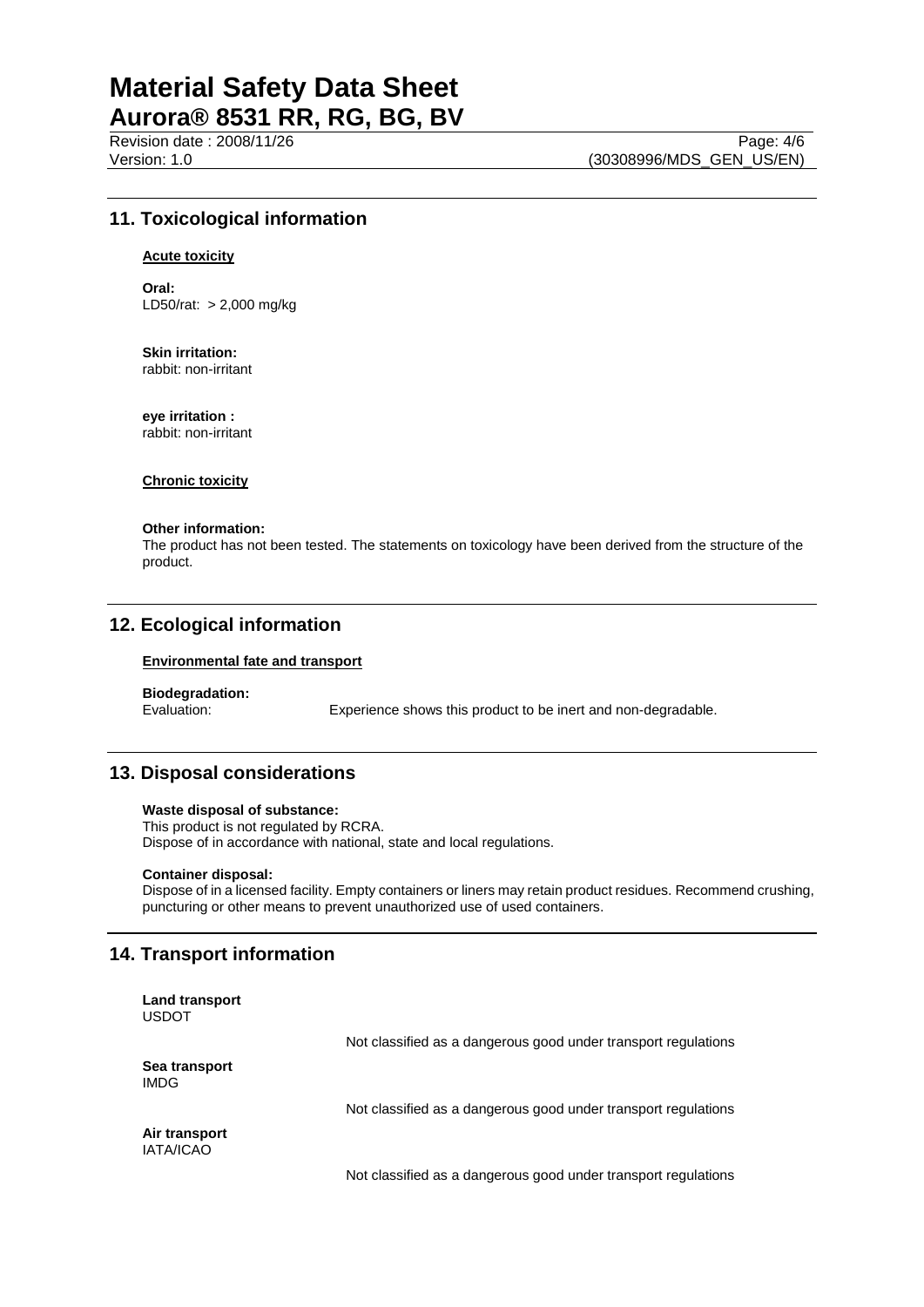Revision date : 2008/11/26 Version: 1.0 (30308996/MDS\_GEN\_US/EN)

## **15. Regulatory information**

**Federal Regulations**

**Registration status:**

released / exempt

Article

**OSHA hazard category:** Not hazardous

**SARA hazard categories (EPCRA 311/312):** Not hazardous

#### **State regulations**

**State RTK**

140-88-5 ethyl acrylate MA, NJ, PA

**CAS Number Chemical name CONSIDERTY CONSIDERTY CONSIDERTY** 

### **CA Prop. 65:**

THIS PRODUCT CONTAINS A CHEMICAL(S) KNOWN TO THE STATE OF CALIFORNIA TO CAUSE CANCER.

## **16. Other information**

# **HMIS III rating**

Flammability: 1 Physical hazard: 0

NFPA and HMIS use a numbering scale ranging from 0 to 4 to indicate the degree of hazard. A value of zero means that the substance possesses essentially no hazard; a rating of four indicates extreme danger. Although similar, the two rating systems are intended for different purposes, and use different criteria. The NFPA system was developed to provide an on-the-spot alert to the hazards of a material, and their severity, to emergency responders. The HMIS system was designed to communicate workplace hazard information to employees who handle hazardous chemicals.

RMS Packaging supports worldwide Responsible Care® initiatives. We value the health and safety of our employees, customers, suppliers and neighbors, and the protection of the environment. Our commitment to Responsible Care is integral to conducting our business and operating our facilities in a safe and environmentally responsible fashion, supporting our customers and suppliers in ensuring the safe and environmentally sound handling of our products, and minimizing the impact of our operations on society and the environment during production, storage, transport, use and disposal of our products.

#### **Local Contact Information**

Aurora® 8531 is a registered trademark of RMS Packaging Inc.